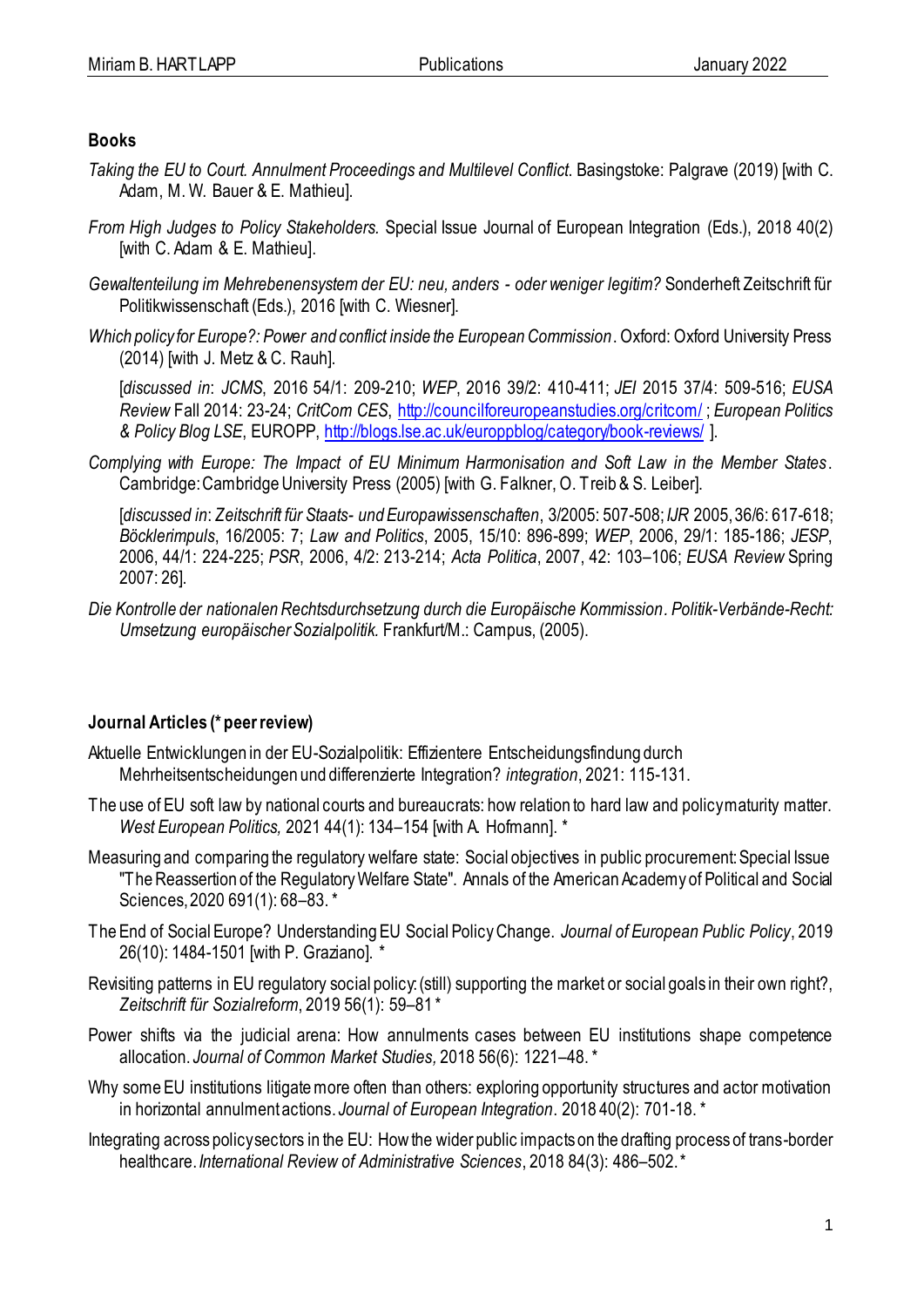- Mending the Hole in Multilevel Application and Enforcement: Changes in administrative cooperation related to worker mobility. *Governance,* 2018 31(1): 27–43 [with E. Heidbreder]. \*
- How time empowers agency: Combining the EU Commission's political powers and its administration's advantage of acting from a long-term perspective. *Journal of European Integration,* 2017 39(3): 303-317.\*
- Wer mäßigt den Agenda-Setter im EU-System und wie? Drei Modi der Positionsbildung in der EU-Kommission. *Zeitschrift für Politikwissenschaft (Sonderheft Gewaltenteilung im Mehrebenensystem der EU: neu, anders - oder weniger legitim?)*, 2016 26(1): 85–98 [mit J. Metz & C. Rauh]. \*
- Einleitung: Gewaltenteilung und Demokratie im EU-Mehrebenensystem. *Zeitschrift für Politikwissenschaft (Sonderheft Gewaltenteilung im Mehrebenensystem der EU: neu, anders - oder weniger legitim?)*, 2016 26(1): 3-16 [with C. Wiesner].
- La fin de l'Europe sociale ? Évaluation du rôle des changements politiques et organisationnels au sein du système politique de l'UE. *Revue française des affaires sociales*, 2015 3 [with P. Graziano]. \*
- Die Europäische Kommission ein (partei)politischer Akteur? *Leviathan*, 2015 1: 64-87 [with Y. Lorenz]. \*
- It's Not Always about Winning: Domestic Politics and Legal Success in EU Annulment Litigation. *Journal of Common Market Studies*, 2015 53(2): 185–200 [with C. Adam & M.W. Bauer].\*
- Enforcing Social Europe through Labour Inspectorates: Changes in Capacity and Cooperation across Europe. *West European Politics,* 2014 37(4): 805-824.\*
- EU-Sozialstandards: Die Europäische Union auf der Suche nach ihrer sozialen Dimension. *SOZIALWirtschaft – Zeitschrift für Sozialmanagement*, 2014 (2): 10-13.
- Zugang und Einfluss von Expertise: Politikformulierung in der Europäischen Kommission. *Der Moderne Staat*, Sonderheft 'Wissen und Expertise in Politik und Verwaltung', Eds. S. Kropp & S. Kuhlmann, 2013 6(1): 183-202 [with J. Metz]. \*
- The Commission's internal conditions for social re-regulation. Market efficiency and wider social goals in setting the rules of financial services in Europe. *European Journal of Government and Economics*, 2013 2(1) [with C. Rauh]. \*
- Politiken zum Thema Alter: Akteure, Instrumente und Wirkungen. *Zeitschrift für Sozialreform*, 2013 59(1): 35- 59. \*
- Linking Agenda Setting to Coordination Structures: Bureaucratic Politics inside the European Commission. *Journal of European Integration*, 2013 53(4): 425-441 [with J. Metz & C. Rauh]. \*
- Deconstructing EU Old Age Governance: Assessing the Potential of Soft OMCs and Hard EU Law. *European Integration Online Papers*, Special Mini-issue 2012 1(16), http://eiop.or.at/eiop/texte/2012-003a.htm. \* *also published in*: *Revue française des affaires sociales*, 2012 1: 81-102. \*
- Determinanten der Konfliktgenese bei der Durchführung europäischer Politik. *Politische Vierteljahresschrift*, 2011 52(1): 3-28 [with M. W. Bauer]. \*
- Politikformulierung in Brüssel: Wie externe Interessen ihren Weg in EU-Gesetzesvorhaben finden. *WZB-Mitteilungen*, 2010(130): 7-10 [with J. Metz & C. Rauh].
- The Implementation of EU-Social Policy: The "Southern Problem" Re-visited. *Journal of European Public Policy*, 2010 17(4): 468-486 [with S. Leiber]. \*
- Much Ado about Money and How to Spend it! Analysing 40 Years of Annulment Cases against the EU Commission. *European Journal for Political Research*, 2010 49(2): 202-222 [with M. W. Bauer]. \*
- Learning about Policy-learning. Reflections on the European Employment Strategy. *European Integration Online Papers*, Special Issue 2009 13(1), Ed. S. Kröger, http://eiop.or.at/eiop/texte/2009-007a.htm. \*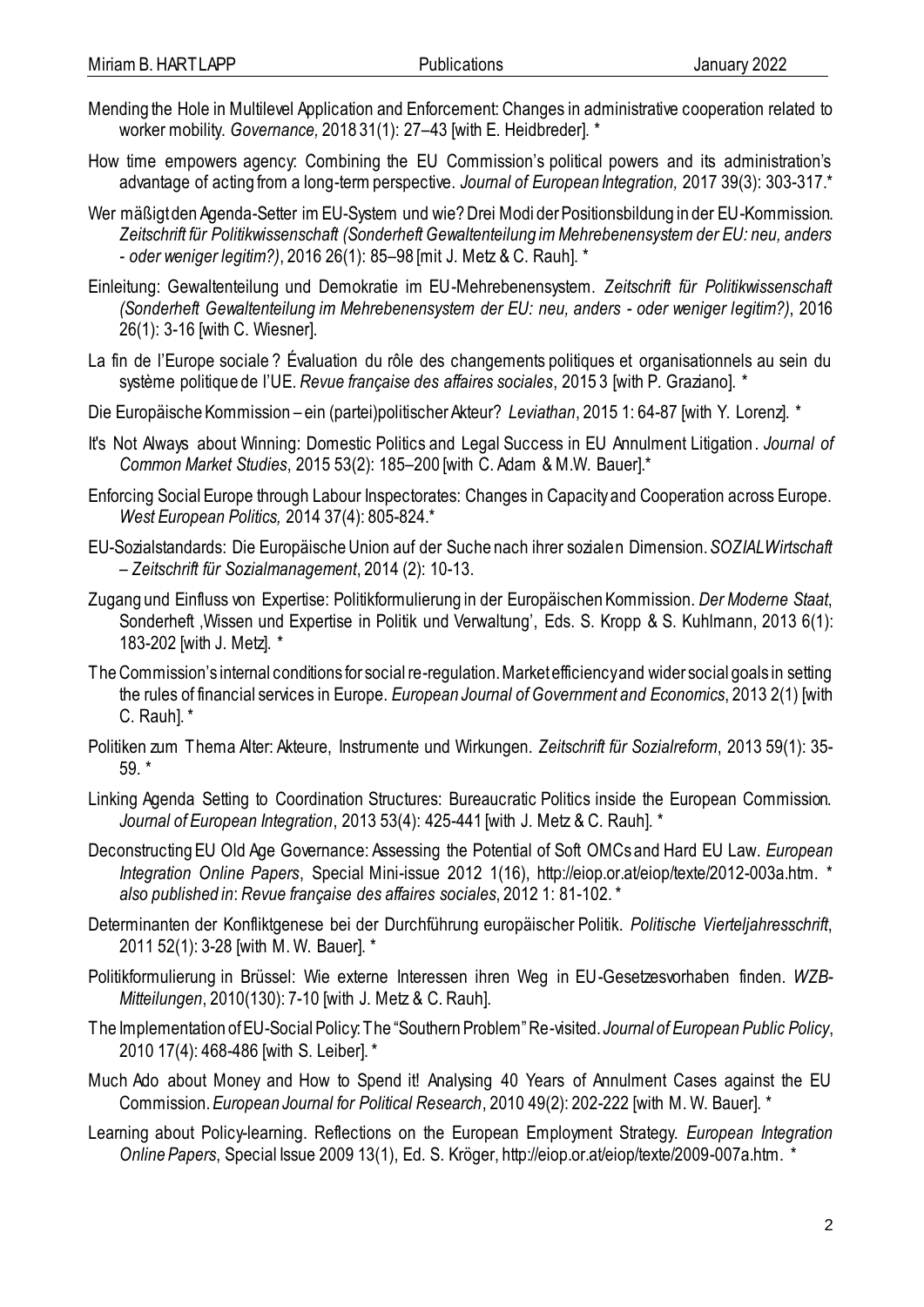- Implementation of EU Social Policy Directives in Belgium: What Matters in Domestic Politics? *Journal of European Integration,* 2009 31(4): 467-488. \*
- Problems of Operationalisation and Data in EU Compliance Research. *European Union Politics*, 2009 10(2): 281-304 [with G. Falkner]. \*
- Alt werden mit Europa. Die EU hat mehr Einfluss auf Politik zum Thema Alter als oft vermutet. *WZB-Mitteilungen*, 2008(122): 17-20.
- When a Solution Becomes the Problem: The Causes for Policy Reversal on Early Exit from the Labour Force. *Journal of European Social Policy*, 2008 18(4): 366-379 [with A. Kemmerling]. \*
- Aktives Altern in Europa. *Aus Politik und Zeitgeschichte*, Beilage zur Wochenzeitung Das Parlament, 2008 18/19: 6-15 [with G. Schmid].
- Labour Market Policy for 'Active Ageing' in Europe. Expanding the Options for Retirement Transitions. *Journal of Social Policy*, 2008 37(3): 409-431 [with G. Schmid].\*
- On Enforcement, Management and Persuasion: Different Logics of Implementation Policy in the EU and the ILO. *Journal of Common Market Studies*, 2007 45(3): 653-674. \*
- In Search of the Worlds of Compliance: A Brief Reply. *Journal of European Public Policy*, 2007 14(6): 954-958 [with G. Falkner, S. Leiber & O. Treib]. \*
- Intra-Kommissionsdynamik im Policy-Making: EU-Politiken angesichts des demographischen Wandels. *Politische Vierteljahresschrift* Sonderheft, Die EU: Governance und Policy-Making', Ed. I. Tömmel, 2007 40(2): 139-160.
- Worlds of Compliance: Why Leading Approaches to EU Implementation Are Only 'Sometimes True Theories'. *European Journal of Political Research*, 2007 46(3): 395-416 [with G. Falkner & O. Treib]. \*
- Verspätet & inkorrekt. Wie wirkt die Sozialpolitik der Europäischen Union? *WZB-Mitteilung*, 2004/107: 34-36.
- [Opposition through the Backdoor? The Case of National Non-Compliance with European Directives.](http://www.wz-berlin.de/ars/ab/pdf/Hartlapp%202004WestEuropeanPolitics.pdf) *West European Politics*, 2004 27(3): 452-473 [with G. Falkner, S. Leiber & O. Treib]. \*

#### **Chapters (\* peer review)**

- Analyzing Contestation in Behaviour: Polarization and Eurosceptic Dissent in the European Parliament. In : P. Ahrens, A. Elomäki & J. Kantola (Hrsg.), *European Parliament's political groups - Contested democracy in turbulent times*, forthcoming [with T. Börzel]. \*
- Women in the Commission: patterns and shapers of descriptive representation. In: H. Müller and I. Tömmel (Hrsg.), *Women and Leadership in the European Union*, Oxford: Oxford University Press, 2022: 53-73. [with A. Blome]. \*
- 'Whatever-law' and teenage Member States? The national reception of EU soft law and how to study it. In: M. Eliantonio, E. Korkea-aho & O. Stefan (Hrsg.), *EU Soft Law in Member States: Theoretical Findings and Empirical Evidence*. Bloomsbury: Hart, 2021: 59-78 [with E. Korkea-aho]. \*
- Soft Law in Germany. Still Opposing Dynamics in Status and Effect. In: M. Eliantonio, E. Korkea-aho & O. Stefan (Hrsg.), *EU Soft Law in Member States: Theoretical Findings and Empirical Evidence*. Bloomsbury: Hart, 2021: 153-167 [with A. Hofmann and M. Knauff]. \*
- Gender Equality and the European Commission. In: G. Abels, A. Kriszan, H. MacRae and A. van der Vleuten (Hrsg.), Routledge Handbook to Gender and EU Politics. Abingdon: Routledge, 2021: 133–145 [with H. Müller and I. Tömmel]. \*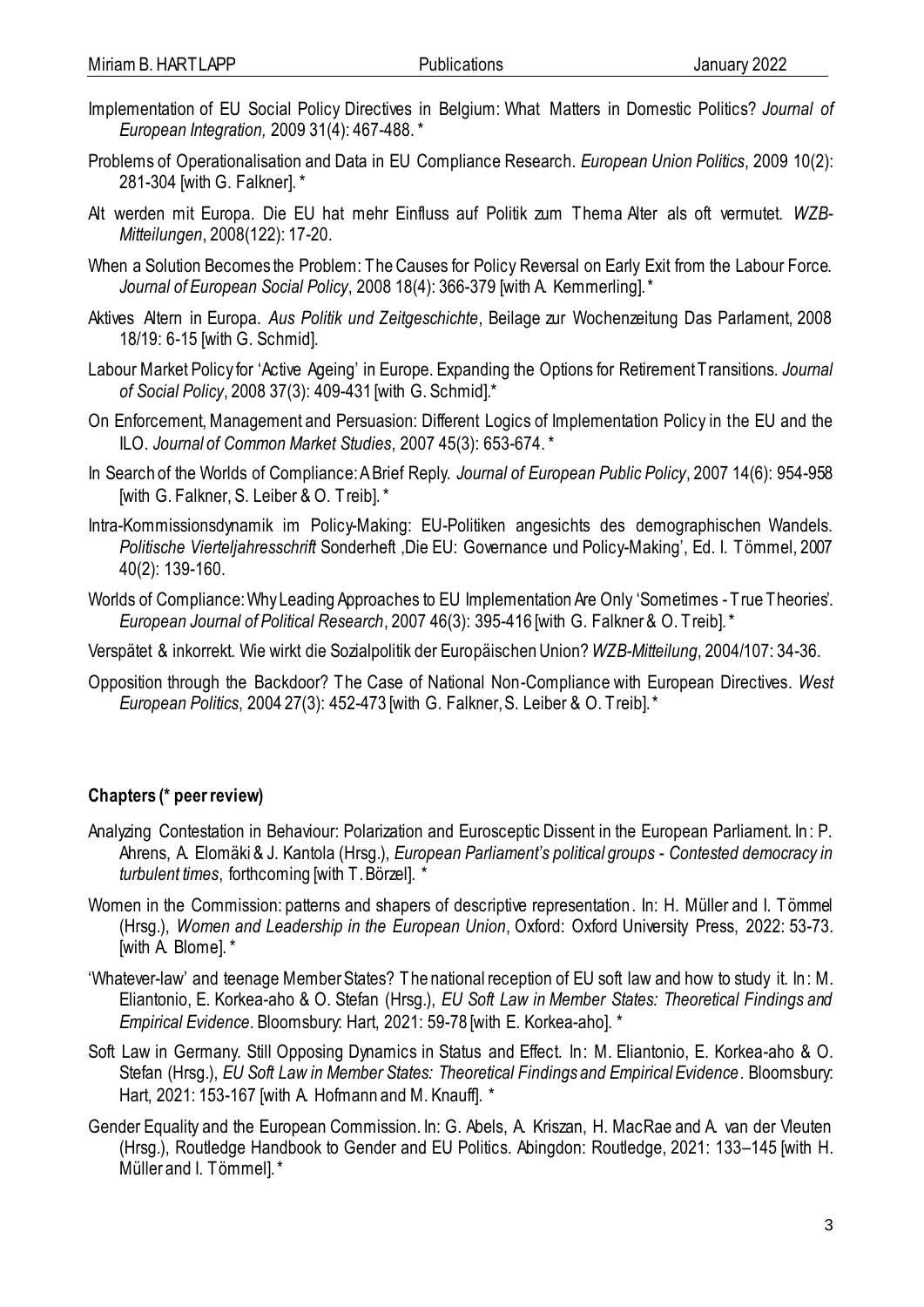- European Union Social Policy facing deepening economic integration and demand for a more social Europe with continuity and cautiousness. In S. Blum, J. Kuhlmann and K. Schubert (Eds.) *Routledge Handbook of European Welfare Systems*. Abingdon: Routledge, 2020: 545–559.\*
- Soft law implementation in the EU multilevel system: legitimacy and governance efficiency revisited. In: , N. Behnke, J. Broschek & J. Sonnicksen (Eds) *Configurations, Dynamics and Mechanism of Multilevel Governance. Festschrift in Honour of Arthur Benz' 65th Birthday*. Basingstoke: Palgrave, 2019: 193-210. \*
- Judicial Control of the Guardian Explaining Patterns of Governmental Annulment Litigation against the European Commission. In: *The European Commission in Turbulent Times. Assessing Organizational Change and Policy Impact* J. Ege, M. W. Bauer, & S. Becker (Eds.). Baden-Baden: Nomos, 2018: 85–111. [with Adam, C. & Bauer, M. W.]
- Regulatory Social Policy in EU and Mercosur: Patterns and Developments. In*: Regional Organizations and Social Policy in Europe and Latin America: A Space for Social Citizenship?* A. Bianculli & A. Ribeiro Hoffmann (Eds.). Basingstoke: Palgrave Macmillan, 2015: 92-116. \*
- Politicization of the European Commission: When, how and with what impact?. In: M. W. Bauer & J. Trondal (Eds.), *Handbook: The European Administrative System*. Basingstoke: Palgrave Macmillan, 2015: 145- 160. \*
- Organising Exits from the Joint-Decision Trap? Cross-sectoral (Non-)Coordination in the European Union. In: G. Falkner (Ed.), *The EU's Joint-Decision Trap and its Exits*. Oxford: Oxford University Press, 2011: 181- 198. \*
- Zyklische Grenzverschiebung als Implementationseffekt. Der Einfluss von EU-Sozialpolitik auf Belgien. In: S. Botzem, J. Hofmann, S. Quack, G. F. Schuppert & H. Straßheim (Eds.), *Governance als Prozess*. Baden-Baden: Nomos, 2009: 125-143.
- Employment Risks and Opportunities for an Ageing Workforce in the EU. In: U. Backes-Gellner / S. Veen (Eds.), *Altern, Arbeit und Betrieb*. Stuttgart. Wiss. Verlagsgesellschaft, 2009: 89-110 [with G. Schmid].
- Extended Governance: Implementation of EU Social Policy in the Member States. In: I. Tömmel & A. Verdun (Eds.), *Innovative Governance in the European Union: The Politics of Multilevel Policymaking*. Boulder: Lynne Rienner, 2009: 221-236. \*
- Two Variations on a Theme? Different Logics of Implementation Policy in the European Union and the International Labour Organization? In: J. Joachim, B. Reinalda & B. Verbeek (Eds.), *International Organizations and Implementation: Enforcers, Manager, Authorities?* London / New York: Routledge, 2008: 21-34. \*
- Arbeitsmarktpolitik für aktives Altern: Zur Zukunftsfähigkeit Deutschlands im Lichte europäischer Erfahrungen. In: J. Kocka (Ed.), *Zukunftsfähigkeit Deutschlands. Sozialwissenschaftliche Essays*. WZB-Jahrbuch. Berlin: edition sigma, 2007: 157-177 [with G. Schmid].

*published as well by*: Bundeszentrale für politische Bildung, Schriftenreihe der Bundeszentrale für politische Bildung, Bd. 693, 2008: 133-153.

- [Im Doppelpack die neuen Herausforderungen meistern? IAO-](http://www.wz-berlin.de/ars/ab/pdf/Hartlapp%20IAO-%20und%20EU-Kooperation%20im%20Wandel.pdf) und EU-Kooperation im Wandel. In: E. Senghaas-Knobloch (Ed.), *Weltweit geltende Arbeitsstandards trotz Globalisierung. Analyse, Diagnosen und Einblicke*. Münster: LIT Verlag, 2005: 157-178.
- [Sozialpartnerschaftliche Kooperation in der arbeitsrechtlichen Regulierung: ein europäischer Weg?](http://www.wz-berlin.de/ars/ab/pdf/Hartlapp%20Sozialpartner2003.pdf) In: R. Eising & B. Kohler-Koch (Eds.), *Interessendurchsetzung im Mehrebenensystem*. Baden-Baden: Nomos, 2005: 341-362 [with G. Falkner, S. Leiber & O. Treib].
- [Inkonsistent, inkonsequent, intransparent? Zur supranationalen Kontrolle der Umsetzung der EU-Sozialpolitik](http://www.wz-berlin.de/ars/ab/pdf/Hartlapp%20Beitrag%20FalknerNETZ.pdf)  [in den Mitgliedstaaten.](http://www.wz-berlin.de/ars/ab/pdf/Hartlapp%20Beitrag%20FalknerNETZ.pdf) In: P. Bauer & H. Voelzkow (Eds.), *Die Europäische Union – Marionette oder Regisseur?* Wiesbaden: VS Verlag für Sozialwissenschaften, 2004: 125-152 [with G. Falkner].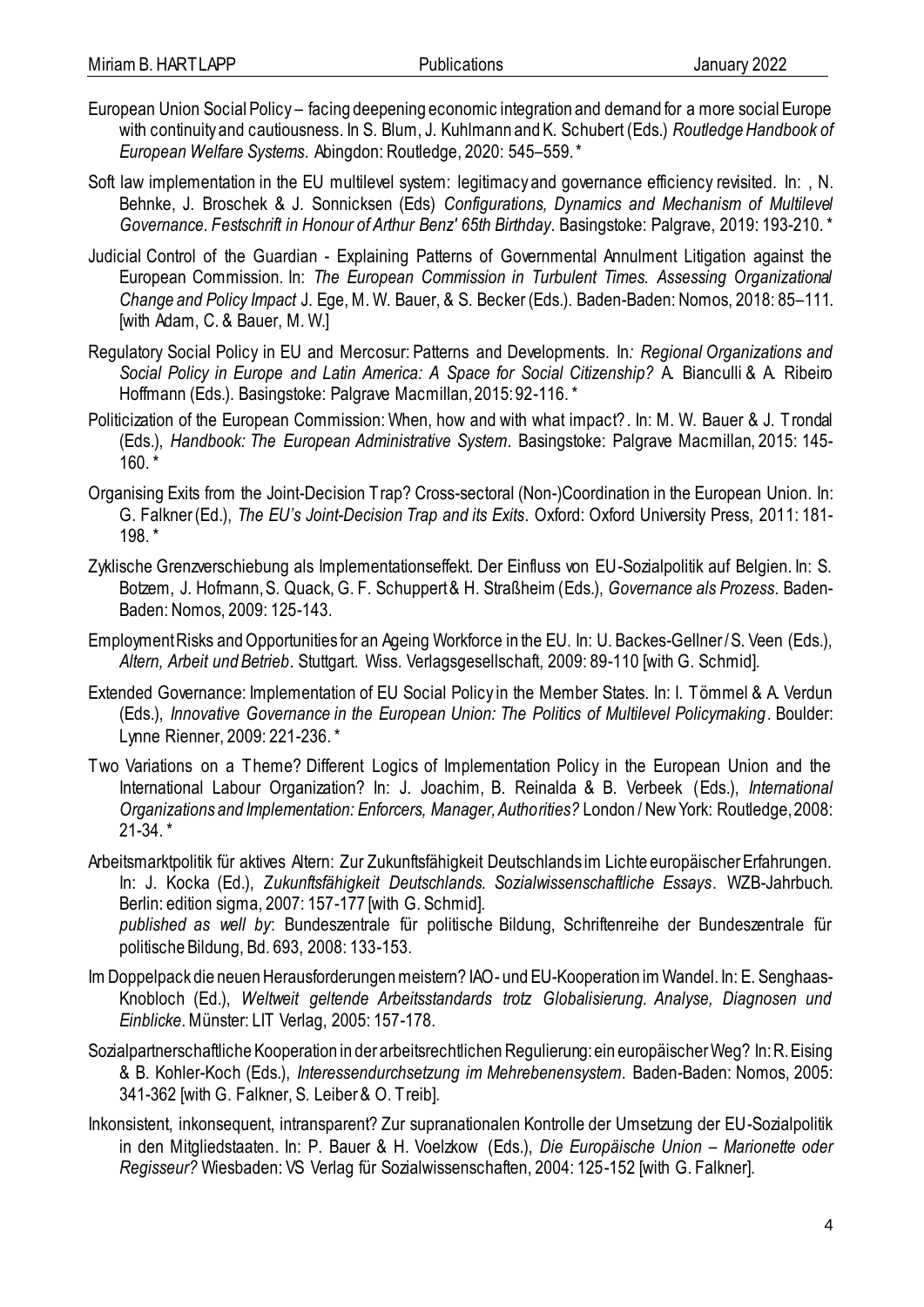[EG-Richtlinien als soziales Korrektiv im europäischen Mehrebenensystem? Eine Problemskizze und potentielle](http://www.wz-berlin.de/ars/ab/pdf/Hartlapp%20SozialesKorrektiv2003.pdf)  [Wirkungsmuster.](http://www.wz-berlin.de/ars/ab/pdf/Hartlapp%20SozialesKorrektiv2003.pdf) In: A. Héritier, F.W. Scharpf & M. Stolleis (Eds.), *European and International Regulation after the Nation State: Different Scopes and Multiple Levels*. Baden-Baden: Nomos, 2004: 115-138 [with G. Falkner, S. Leiber & O. Treib].

## **Discussion Papers**

- *EU Financial Regulation Soft Law in the Member States: SoLaR Working Paper*. Maastricht (2020). <https://dx.doi.org/10.2139/ssrn.3668793> [with Avbelj, M.; Alberti, J.; Caufmann, C.; Korkea-aho, E.; Leino-Sandberg, P.; Oliva, E.; Post, S.; Schwerdtfeger, A.].
- *Studying EU Soft Law Effects in Social Policy. SoLaR Working Paper*. Maastricht (2020). [https://papers.ssrn.com/sol3/papers.cfm?abstract\\_id=3668981](https://papers.ssrn.com/sol3/papers.cfm?abstract_id=3668981) [in collaboration with; André, O.; Beijen, B.; Eliantonio, M.; Justinek, G.; Korkea-aho, E.; McGaughey, E.; Spera, F.].
- *EU Soft Law in the EU Legal Order: A Literature Review. SoLaR Working Paper. Maastricht (2020)*  <https://dx.doi.org/10.2139/ssrn.3346629> *. [with* Stefan, O.; Avbelij, M.; Eliantonio, M.; Korkea-aho, E.; Rubio, N.*].*
- *Persönliche Merkmale von Führungspersonal als Politikdeterminante: Die Europäische Kommission im Wandel der Zeit.* Discussion Paper SP IV 2012-501, Berlin: Social Science Center [with Y. Lorenz].
- *How External Interests enter the European Commission: Mechanisms at Play in Legislative Position Formation.*  Discussion Paper SP IV 2010-501, Berlin: Social Science Center [with J. Metz & C. Rauh].
- *The Agenda Set by the EU Commission: The Result of Balanced or Biased Aggregation of Positions?* LEQS 'Europe in Question' Discussion Paper Series 2010 N°21, London: London School of Economics [with J. Metz & C. Rauh].
- *Employment Risks and Opportunities for an Ageing Workforce in the EU.* Diskussionspapier SP I 2008-105, Berlin: Wissenschaftszentrum Berlin für Sozialforschung [with G. Schmid].
- *Problems of Operationalisation and Data in EU Compliance Research.* Discussion Paper SP I 2008-104, Berlin: Social Science Center [with G. Falkner].
- *[In Search of the Worlds of Compliance: Promises and Pitfalls of Quantitative Testing.](http://www.ihs.ac.at/publications/pol/pw_113.pdf)* Working Paper 2007-113 Institut für Höhere Studien (IHS) Politikwissenschaftliche Serie, Wien [with G. Falkner, S. Leiber & O. Treib].
- *[EU Social Policy: The Governance Mix in Implementation Politics](http://www.jur.uva.nl/hsi/object.cfm/objectid=90708B5C-6FDD-4E6E-A1B6339BC2008D23/templateid=E86F86AF-3648-4F21-BCFDD76789FA071B)*. Discussion Paper 2007-04, Hugo Sinzheimer Institute, Amsterdam: University of Amsterdam.
- *[Über Politiklernen lernen. Überlegungen zur Europäischen Beschäftigungsstrategie.](http://bibliothek.wzb.eu/pdf/2006/i06-114.pdf)* Discussionpaper SP I 2006-114, Berlin: Social Science Center.
- *Transforming Social Policy in Europe? [The EC's Parental Leave Directive and Misfit in the 15 Member States](http://www.mpi-fg-koeln.mpg.de/pu/workpap/wp02-11/wp02-11.html)*. MPIfG Working Paper 02/11. Köln: Max Planck Institute for the Study of Societies [with G. Falkner, S. Leiber & O. Treib].

#### *Other Publications*

Hearing: "Effizientere Entscheidungsfindung in der Sozialpolitik. Ermittlung möglicher Bereiche für einen verstärkten Übergang zur Beschlussfassung mit qualifizierter Mehrheit', Öffentliche Anhörung des Europaausschuss des Deutschen Bundestag, 2021.